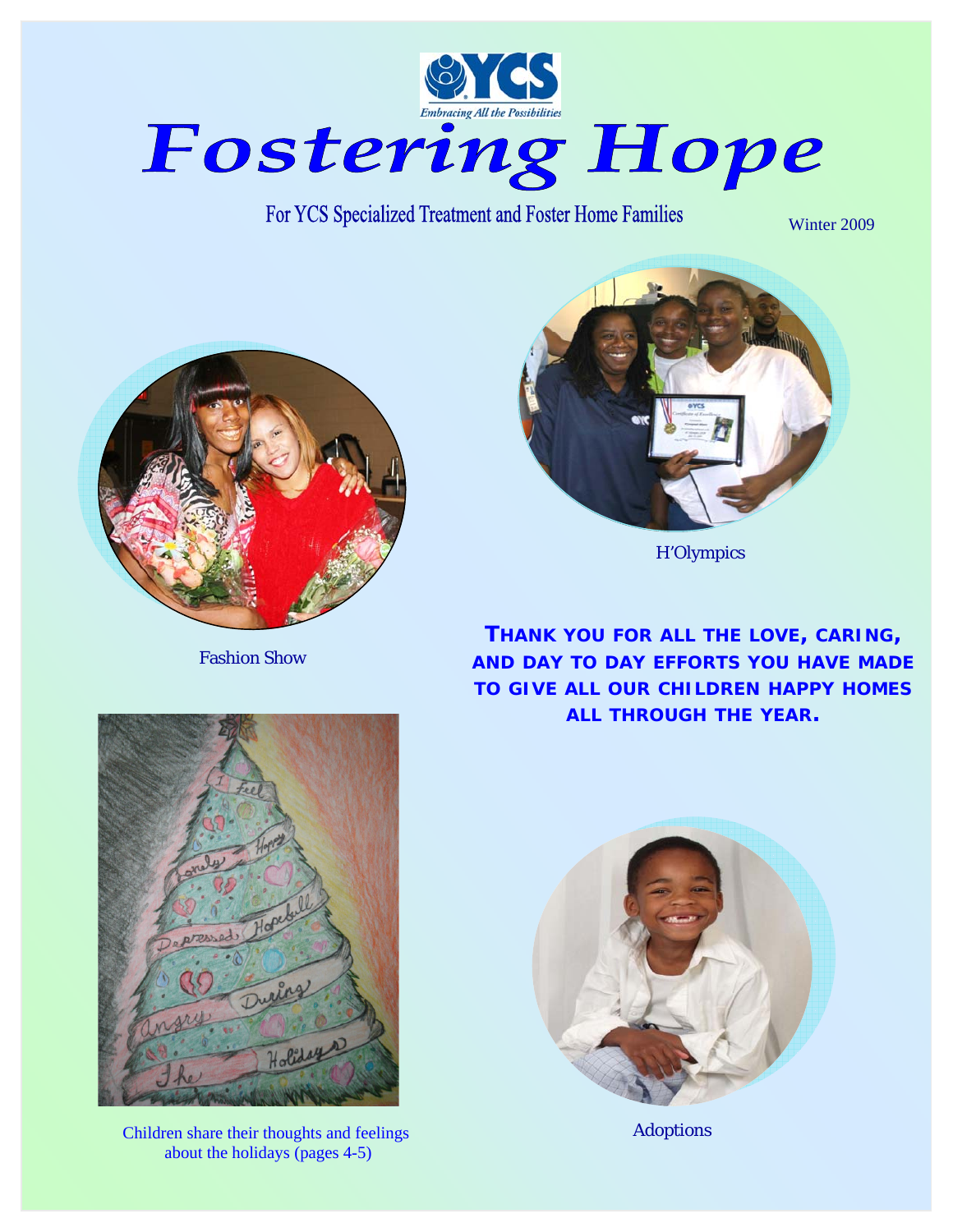



| 1                   |
|---------------------|
| $\mathfrak{D}$      |
| 3                   |
| 4 & 5               |
| 6<br>h              |
| 7<br>$\overline{7}$ |
| 8<br>ጸ              |
|                     |

# *Let's get acquainted*

Welcome to Our New and Growing Families

## *Congratulations to families with their first placements!*

**Michelle** & **Gerald Johnson** welcome two boys into their home. **Jose**& **Leci Oliveira** welcome a 13 year old girl into their home**. Narlin Nicholas** welcomes a 16 year old boy into her home. **Troy** & **Treena Bess** welcome an 8 year old boy into home. **Lisa Smith** welcomes a 15 year old boy into her home.

## *A special thanks goes out to all existing parents who have so generously opened up their homes to other children.*

**Kimberly Williams** has welcomed a 12 year old girl into her family. **Miriam Sloan-El** has welcomed a 19 year old boy into her family. **Nelson Velasquez** has welcomed a boy into his family. **Galen & Mary Norwood have welcomed** a boy into their family. **Belinda Neris and David Atias** have welcomed a 15 year old girl into their family. **Betty Blackwell** has welcomed a 16year old boy into her family. **Rosezena Perry** has welcomed an 8 year old girl into her family. **Alice Hubbard** has welcomed two teenage girls into her family

# *A Warm Welcome!*

### *New parents whose homes have been officially licensed*

- Clyde and DeAnnette Cross from Atco
- **Beatrice Hamilton from Paulsboro**
- Gerald and Michelle Johnson from Berlin
- Jerry and Lyinelle Moore from Mays Landing
- **Jessie and Denise Williams from Willingboro**
- Mary Ann Jones from Newark
- **Lisa Smith from Newark**
- ♦ Lisa Ford from Newark
- Tahira Justice from Newark
- **Elaine Murray from Paterson**
- **Carmen Willis from Paterson**
- Mae Bradley from Paterson
- **Sharon Brown from Paterson**

*Congratulations to all our families who have finalized the adoptions of their foster and treatment home children. We know it has been a long journey for each of you, and we wish you all the best as you bask in the glow of permanency this holiday season.* 

- Innessa & Alexander Roboostoff and their son Andre
	- David & Randee Soffer and their son Joey

Alma Jones and her son Steven

Carla and Patrick Adams and their son Michael

Charlita and Michael George and their twin sons Daquon and Dashawn

- Antonio and Rosa Guercio and their son Mathew
- Marky Kay Carney and Diane mechanic and their son Ricky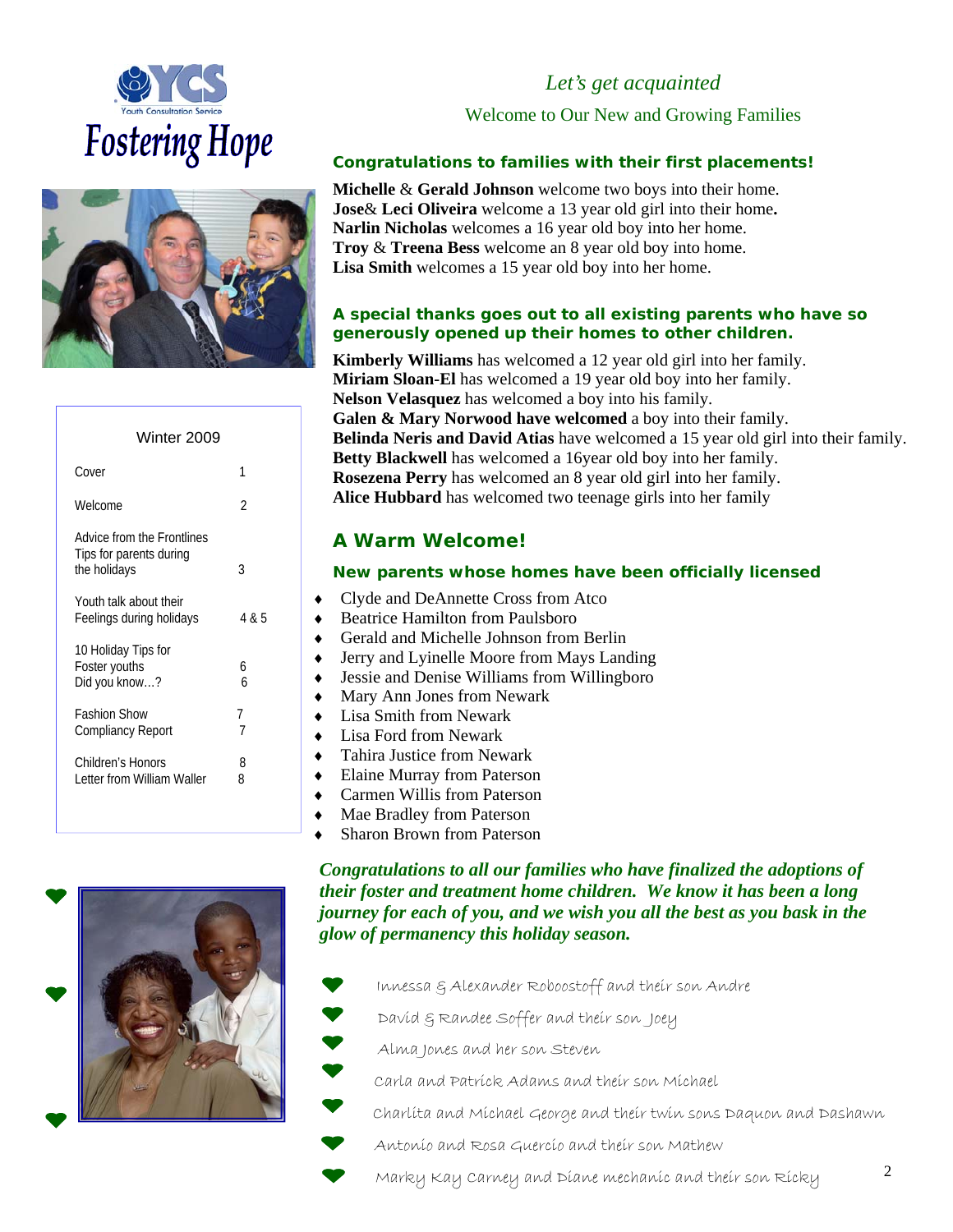# **Advice from the Frontlines**

# *How do you manage the holidays when your religious beliefs and traditions are different from your foster child?*

Lisa Smith is a practicing Muslim; her teenage foster son is Christian. Ms. Smith shares her thoughts on how her family amicably co exists during the holidays.

*In my home we do not celebrate Thanksgiving, but I know this is an* 

*important holiday for my son so we went over a family member's home who celebrates Thanksgiving. My son had a great time. The next day we celebrated the Islamic holiday of Eid-al Adha (honoring the completion of Mohammad's place of prayer in Mecca) at our home. We had another feast and exchanged gifts. This was the first time my son had taken part in a Muslim celebration and he had another great day.* 

*However, in the Islamic faith, we do not believe that religion is something you can force upon another person. In my home, each person's spiritual belief and customs are respected. What you believe is in your heart and it must be honored. I've encouraged my son, to follow his beliefs. There is a church close to the mosque where we go to pray. I have offered to take him to church, but so far he has declined.* 

*We've talked about the upcoming Christmas holiday. I told him that I am not comfortable having a tree in our communal living area. However, if he wants he can have a small tree in his room and decorate his window with lights and any other holiday decoration he wants.* 

*No matter what you choose to celebrate, I think holiday time is the best time.* 

# *Message for Parent Advisory Council Presidents*

*Best wishes for a happy and healthy New Year filled with love and compassion. Thank you for your many efforts all year long and for being patient with our children* 

*Remember, the children that we care for today are our future of tomorrow.* 

*May each and everyone of our children find a place in our homes and hearts, and may we continue the journey to work as one family.* 

*Charlita George Diana Munford* 

*Southern Region Northern Region PAC President PAC President* 

# *Tips for Helping Your Child Cope During the Holidays*

For a child who has been adopted or is in foster care, the holidays bring about feelings of loss, separation, and grief. This is especially true when the child is old enough to have memories from past seasons. "Children who were removed from their birth families due to abuse, neglect, or substance abuse may associate the holidays with traumatic times," explains Lois Melina in the article, *Holidays Can Bring Up Lots of Emotions.*  "Rather than approaching them with a sense of joyful anticipation, these children may unconsciously associate holidays with disappointment or [trauma]."

Steps you can take to help a child cope with the stresses of the holidays:

- Recognize that what the child is feeling is perfectly normal given the situation. Let him know that you understand and that it is alright to feel the way he does.
- Allow the child to talk about it on her terms resist the temptation to push her into talking about her feelings or the past, but do not try to avoid it either. If the child has a caseworker, discuss the possibility of getting him into counseling to help him work through his emotions.
- Identify with them. Tell them about a time that you felt as they do. Most of us have experienced a year when our holiday was met with the loss of a loved one or other significant event. Identifying helps the child not feel so isolated in his grief, and may help him to open up to you.
- Get them involved in outside activities. Play dates, sports, holiday activities, volunteering – all help to ward off the sense of sadness that is a common thread for foster and older adopted children this time of year. Keep them active but do keep things balanced. The holiday season tends to lend itself to busyness so use common sense to keep things in check.
- Find ways to incorporate traditions that the birth family participated in that the child can remember. Learn along side the child about her native customs if she is culturally different from the rest of your family. By doing this you give the child a sense of pride and selfworth, and, who knows, you may gain a new family tradition!

Excerpted from www.fosterparenting.suite101.com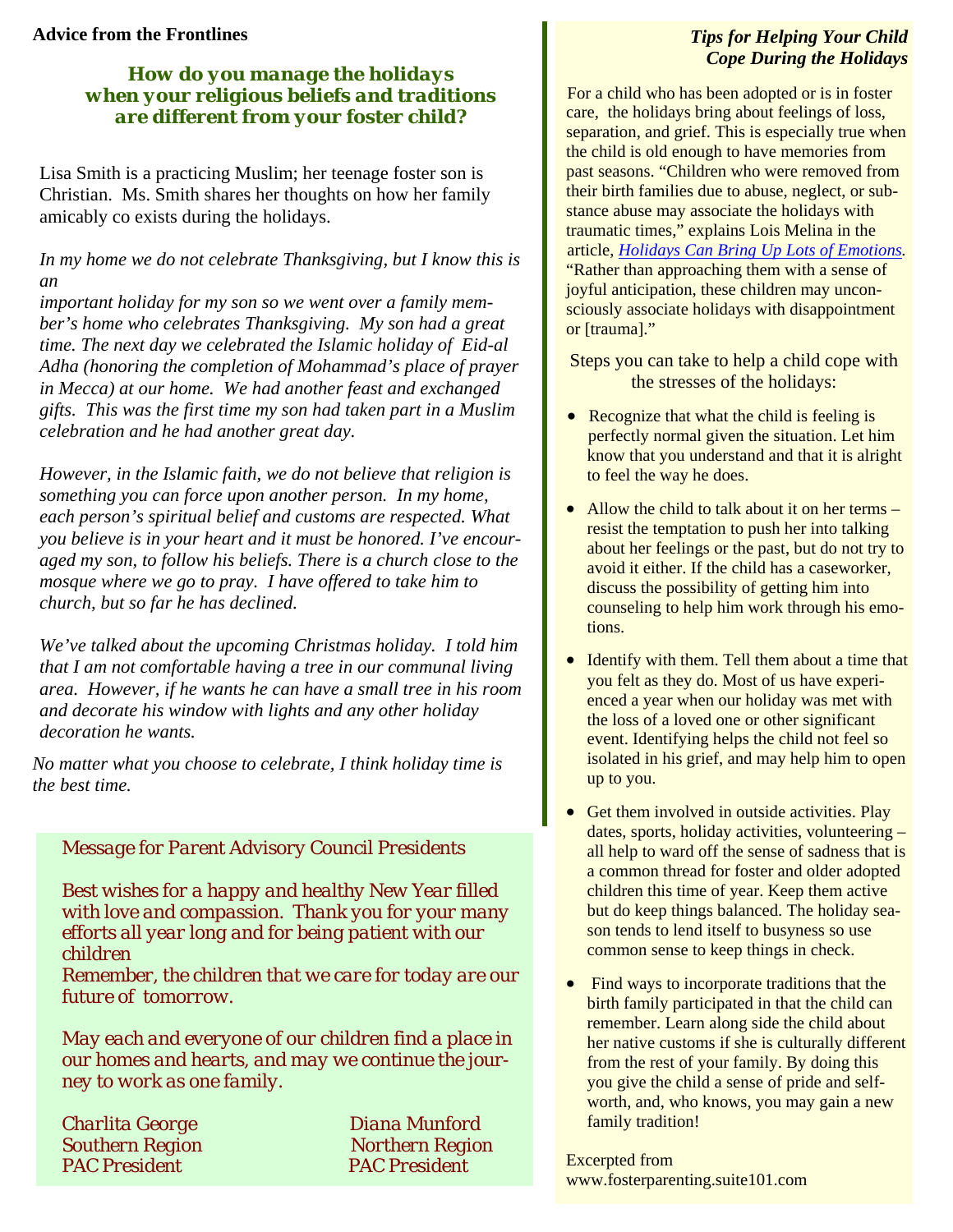*IN THEIR OWN WORDS…. OUR CHILDREN OPENLY SHARE THEIR THOUGHTS THOUGHTS AND FEELINGS FEELINGS AOBUT THE UPCOMING HOLIDAYS HOLIDAYS*

The holidays can be a confusing, emotionally charged and difficult time for children and teens in foster/treatment homes. One young woman, now 25, who had been in foster care almost all her life, described the holidays as painful. "The holidays scream 'family', 'togetherness,' and 'traditions,' - every year I have to define what these words mean to me" \*

Fostering Hope gathered six children, in YCS treatment homes, and their mentors for a discussion on what the holidays meant to them, what they would like their treatment parents to know about how they feel during the holidays. While nibbling on pizza and donuts, the youths, ages 9 to 19, openly shared their views for 90 minutes. Their identities have been protected so they could speak openly. As you will discover, the conversation took many turns, and at each juncture they have given us insight into the thoughts and feelings.

Frankie: I don't remember any holidays with my real family cause I've mostly been in foster homes. I was with one family for a long time. Every year I would go up into the attic and bring down the tree and all the lights and I would do all the decorating.

This year, I am with my new family. My mom (she says I can call her mom and she says I am her son) didn't want to decorate. When I explained to her that it was something I did in the past and really wanted to do, she said it was OK for me to put up the family's decorations.

Lanie: I've been in a lot of different foster homes since I was three. One tradition that I liked was going to church and seeing a Christmas play I'd like to go this year, but I don't want to ask my foster mom. I hope we go, but if we don't that will be OK

Lanie: I lived with a lot of Spanish families and they'd make this delicious Spanish food and then the neighbors would visit each other and everyone would bring each other food. It was a lot of fun.

> Frankie: I miss eating ham, that was always something I looked forward to. My family doesn't eat pork but my mom made a turkey ham for Thanksgiving. That was OK. Being with my family is the most important thing.

Vanessa: This is the first year that I won't be with my family. It is really disappointing. Every year at midnight all the kids got to open one gift. Because my sister and I are the youngest we got to open two gifts. I call my family every day and I keep telling myself that one day I'll be with them.

> Vanessa: I hate Christmas. I cope by laughing. I will be laughing a lot. I don't want to cry because crying makes me feel like I'm weak but I am not because I've been through a lot of things.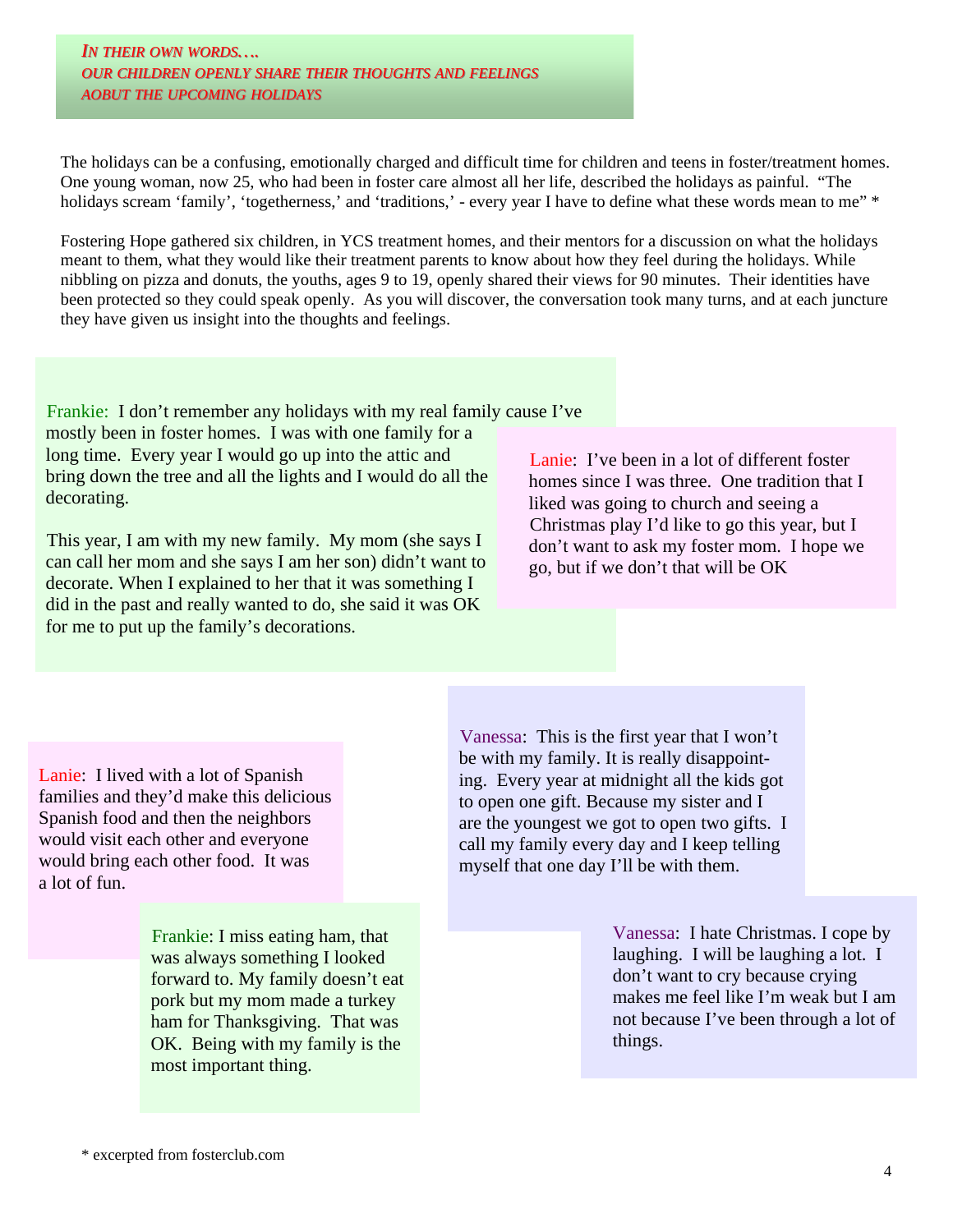Lanie: [Lanie has been in a new home for about 6 months] I usually call my foster mom, "Mom." She is real nice to me. She worries about me like a real mom would and takes care of me like a real mom, but I don't think I can call her "mom" when the holidays come. It just doesn't feel right. It is like I am betraying my real family."

Lanie: I just want my family to be themselves. I was in one home where the foster mom treated me like I was an accessory on her handbag. She didn't care about me at all, and then when the holidays came she was telling everybody that I was her daughter and she was acting like she really cared about me. It made me so angry. Lanie's advice to parents: "Don't go overboard." Mimicking someone hugging and kissing Lanie says, "This makes me so uncomfortable. Just treat me regular."

Vanessa: This [conversation] is making me feel really crummy. You want to know the saddest thing? I see my sister every day at school and we hug and kiss and she lives close to me, but I can't see her for the holidays.

> Sara: I can't see my brother. Every year I get gifts for him and then I just throw them away because I don't see him because he doesn't' get along with my grandma. I think, 'Is that my brother or not?'

Sara: This is my first year with this family. I don't know what they are going to do for the holiday, but I am going home and celebrate the holiday at my aunt's or step mother's house. My grandma takes me with her to visit our relatives and we always help them decorate the tree.

[Recently Lanie reconnected with her biological family through the internet] My aunt told me that when I was little I tried to climb the Christmas tree because I thought Santa Claus was on top. That was really nice to find out.



By a 15 year-old girl

Jessie: [who lives in the same treatment home as Sara explains to her the family traditions] All of the family comes over our house and we cook dinner, sing carols and the kids play outside. I like to help Mrs. P. put out the Santa Claus and gifts.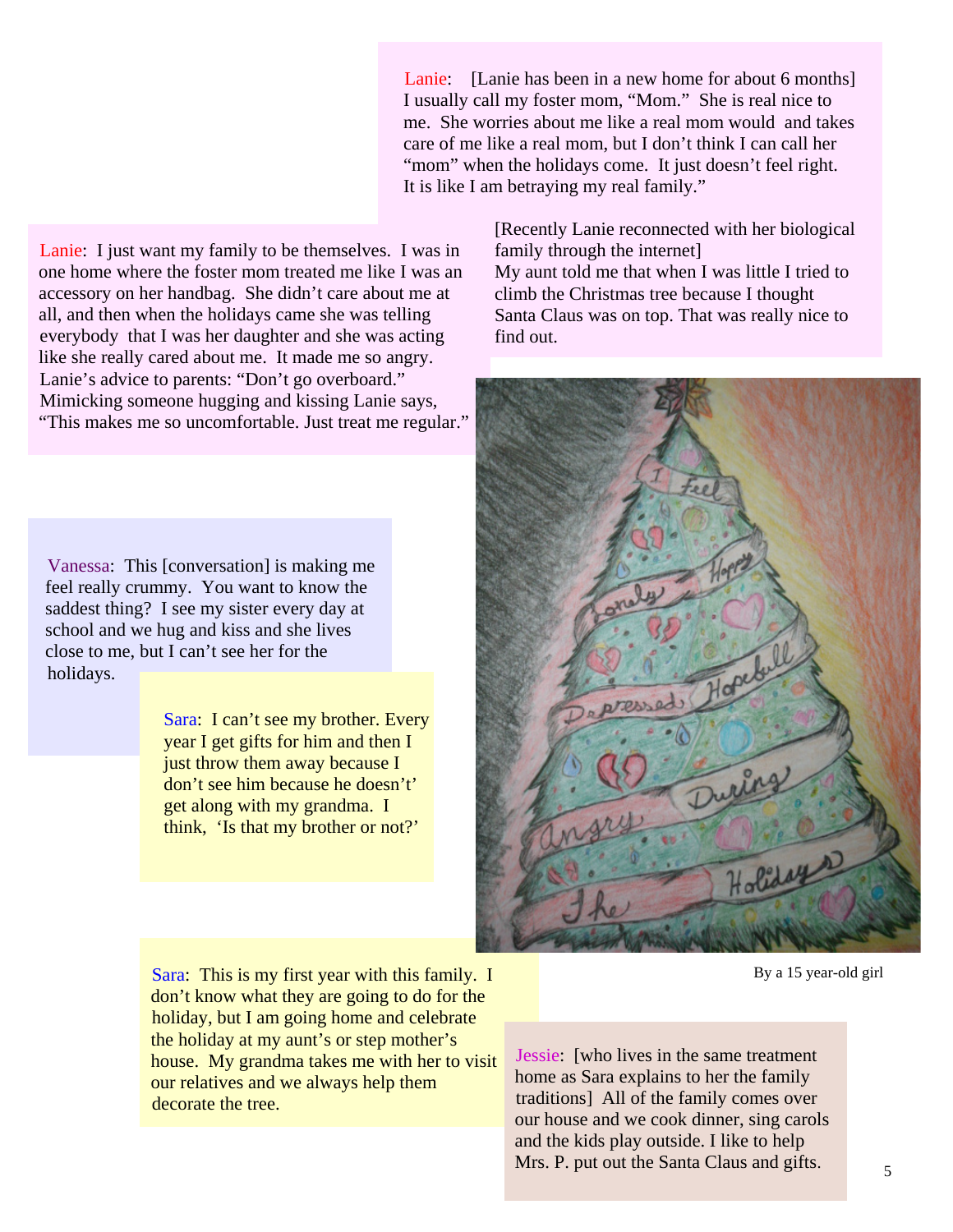#### 1.**Stay connected to family and friends**

Send cards or e mail messages to family and friends during the holidays. It's a great time to create or update your address book. Make phone calls to friends from an old neighborhood or to previous foster families. (Get your family's OK first).

#### **2. Speak up for visits**

Let your foster parents and caseworker know how important visits are to you during the holidays. Do what you can to help arrange the visits. Understand that the holidays can be a busy time for everyone, so you may need to "remind" foster parents frequently to do what it takes to get a visit arranged. If they need a little help in understanding where you're coming from, talk to your caseworker.

#### **3. Let 'em wag'**

If you're feeling a little lonesome and if you're a dog lover, you're in a category with lots of other people who adore pets. Throughout the holidays, your Humane Society may need help walking and bathing dogs, teaching them new tricks, and helping them find good homes. Check with your local shelter or pet store to see if there are any volunteer opportunities.

#### **4. Connect to a place of worship**

If you belong to a place of worship, check into all the holiday activities that might be going on and join in! Activities around the holidays might include social gatherings, caroling and volunteering. If you do not belong to a church or temple but have been thinking about joining one, the holidays can be a fun time to get acquainted with places of worship in your community.

#### **5. Write on**

If you like to write, keep a daily journal for the holiday season. Use your writing as a way to vent feelings, work through anxiety and worries, and to reflect on the true meaning of the holidays. Some find it helpful to write "letters", even if they will never be sent, to loved ones you are missing or who have passed away.

#### **6. Be Yourself**

Chances are you'll naturally be meeting and running into lots of people during the holiday season. The simplest things can connect you to someone, and one of the easiest places to get started is by being yourself and showing kindness. Compliments always make people feel special and recognized. Start by noticing something unusual or unique about the person. Admire a piece of their jewelry, or shoes they're wearing, or their impressive vocabulary. By pointing out something remarkable and singular, you can easily start up a conversation or make a new friend.

#### **7. Lend a hand**

Volunteering can unite people with similar values. If you're uncertain where to start, ask your foster parent, caseworker or a neighbor to help you research the possibilities (who knows — they may even join you!).

### **8. You'll make it**

Everyone appreciates a homemade gift. Consider making holiday ornaments, knitting scarves, or crafting bookmarks. Search the internet for ideas and instructions about making inexpensive holiday crafts. Most everyone loves homemade cookies or candies wrapped in pretty boxes.

#### **9. Visit others who may feel alone**

Check with a nursing home or a local hospital to find out if there are people who would enjoy having company during the holidays. Consider bringing a favorite holiday story to read aloud or load your iPod with Christmas songs .

#### **10. Connect at FosterClub.com**

Be sure to visit the FosterClub and connect with your peers who may be feeling the winter blues or struggling with the holidays. Let us know how you spend the holidays and give your own ideas about how to find your own peace during the season.

6

Excerpted from fosterclub.com

### **DID YOU KNOW**…

If your child seems unexplainably upset during the holiday season, it may be that certain holiday situations have brought up uncomfortable Post Traumatic Stress Disorder (PSTD) symptoms. It is important to have a safety plan for coping with these symptoms when they occur. Part of safety planning is knowing what soothes a child and allowing them access to what soothes them when they become upset. This may mean that the parent needs to check that the I-pod is charged and brought along on holiday visits, if listening to music is a soothing activity. Parents need to support the children through the holidays and any time a PTSD trigger may increase pain and anxiety.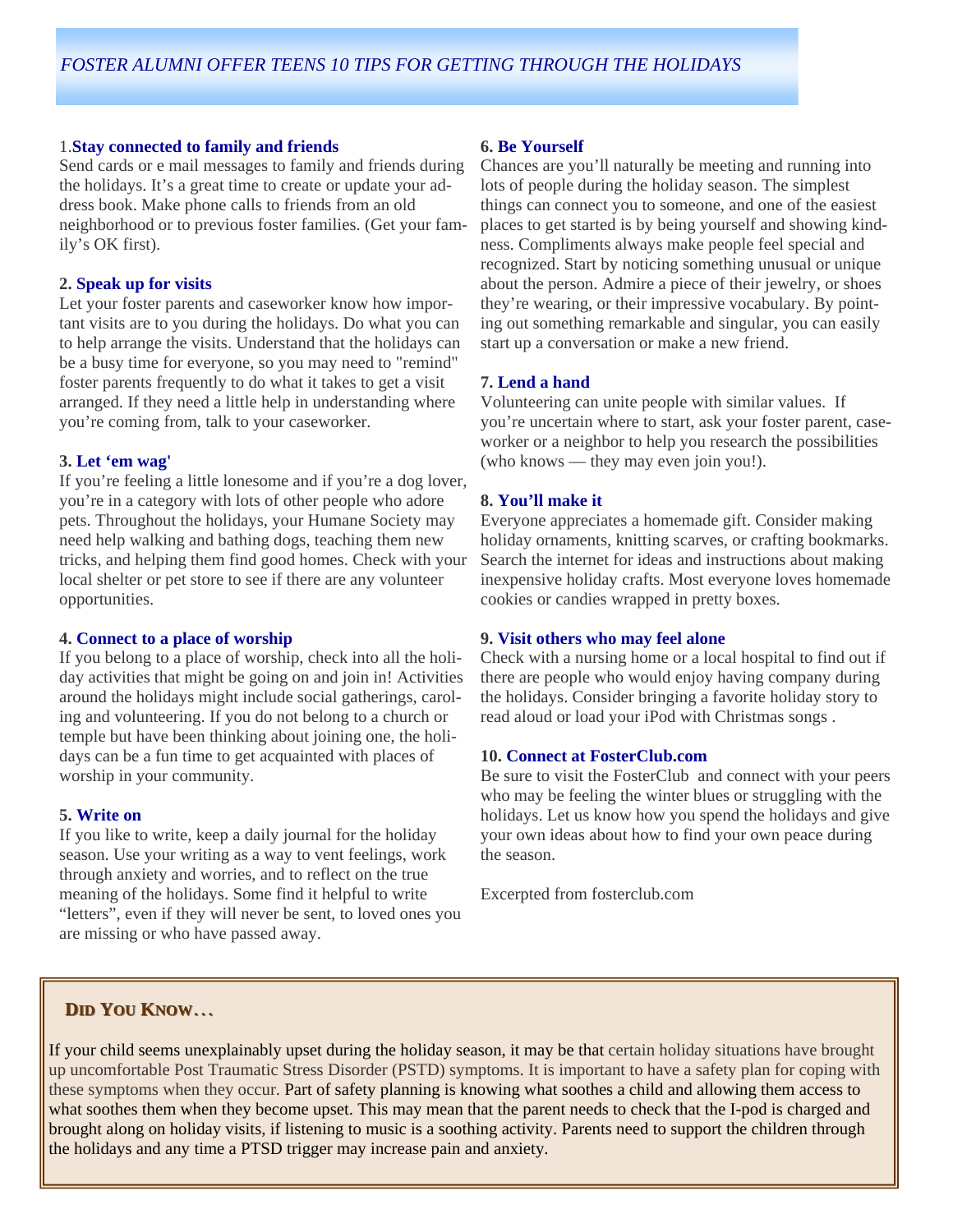



### Southern Treatment Home Program hosts a fashion show by the children

What better way to boost the self esteem and confidence of the children than organizing a fashion show where the children are the stars. The children strutted down a runway studded with lights against a background of balloons announcing **"This is Me."**  This year's show featured the stylishness of dressing in pink. Sixteen year old Zhade, ended the show with a collection of five outfits that she personally put together.





# CONGRATULATIONS TO ALL FAMILIES WHO HAVE EARNED THEIR COMPLIANCE BONUSES

**Carla & Patrick Adams Betty Blackwell Mary Conyers Bessie Eggleston Yavanca Gonzalez Norma & Arundell Morris Dianna Munford Belinda Neris & David Atias Evelyn & Murray Shaw Kimberly Williams** 

#### **ARE YOU READY TO TAKE THE CHALLENGE?**

Last year we offered all our treatment home parents an opportunity to earn extra money if they were in 100 percent compliance. To date, we have paid out very little in compliance bonuses. Many of our treatment home parents are missing out on the chance to earn an additional \$1,000.00 annually.

We are here to help you with any compliancy questions. Contact your regional administration or recruitment department. They're ready to assist you meet the challenge.